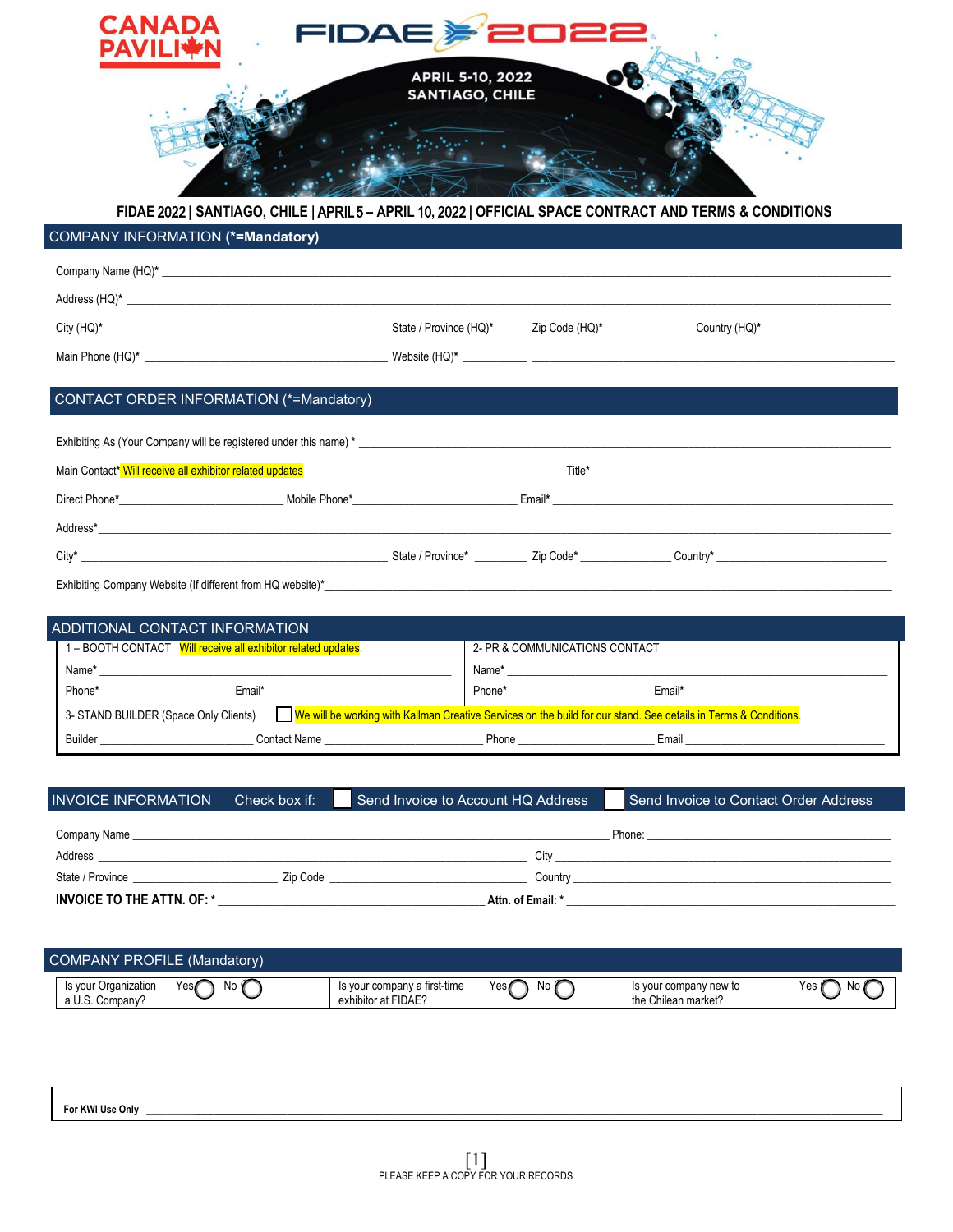| FIDAE 2022   SANTIAGO, CHILE   APRIL 5- APRIL 10, 2022  OFFICIAL SPACE CONTRACT AND TERMS & CONDITIONS, pg. 2                                                                                                                                                                                                                                        |          |          |
|------------------------------------------------------------------------------------------------------------------------------------------------------------------------------------------------------------------------------------------------------------------------------------------------------------------------------------------------------|----------|----------|
| WE REQUEST THE FOLLOWING BOOTHS: $1^{st}$ Choice _______________2 <sup>nd</sup> Choice ______________3 <sup>rd</sup> Choice _______________<br>*If booth numbers are not yet available, please consult with the salesperson listed on the right for booth preferences*                                                                               |          |          |
| SPACE SELECTION AND PRICING                                                                                                                                                                                                                                                                                                                          |          |          |
| A. Space Selection (Check only one box and then type in the dimensions – the rest will calculate)<br><b>ID Turnkey Stand (Hard-Wall Construction, fascia with company name in standard lettering, table &amp; 4 chairs, literature rack,</b><br>lockable reception counter w/ company name, lighting, carpet, cleaning. MINIMUM OF 9m <sup>2</sup> ) |          |          |
|                                                                                                                                                                                                                                                                                                                                                      |          | \$0.00   |
| <b>O</b> Space Only (raw space with no modulation or carpet. MINIMUM OF 24m <sup>2</sup> )<br>$m x$ m = 0 m <sup>2</sup> x US\$ 960 / m <sup>2</sup>                                                                                                                                                                                                 |          | \$0.00   |
| C Shared Chalet(s): 6 person table each US\$14,000 Qty=                                                                                                                                                                                                                                                                                              | $=$ US\$ | \$0.00   |
| C Corporate Chalet(s): per chalet US\$38,800 Qty=_____ = US\$ ____________________                                                                                                                                                                                                                                                                   |          | \$0.00   |
| <b>B.</b> Pavilion Marketing Fee                                                                                                                                                                                                                                                                                                                     | $= US$$  | \$500.00 |
| C. Grand Total                                                                                                                                                                                                                                                                                                                                       | $=$ US\$ | \$500.00 |
| D. Deposit Due (100% due at signing)                                                                                                                                                                                                                                                                                                                 | $= US$$  | \$500.00 |
|                                                                                                                                                                                                                                                                                                                                                      |          |          |

**Invoicing Policy: In Kallman Worldwide's efforts to be a paperless office, all invoices will be sent via email.**

## SIGNATURE SECTION and PAYMENT INFORMATION

**Your space will not be confirmed without payment details. You will receive an invoice from Kallman Worldwide with payment instructions** 

Checks make payable to Kallman Worldwide, Inc., 4 North Street, Suite 800, Waldwick, NJ 07463, USA Wire Transfer: Please e-mail ToniR@kallman.com

Credit Card option available for transactions under \$20,000: Please e-mail ToniR@kallman.com

| PLEASE COMPLETE THIS AUTHORIZATION                                                                                                                                                                                                                                                                                                                                                                                                                                                                                                                                 |
|--------------------------------------------------------------------------------------------------------------------------------------------------------------------------------------------------------------------------------------------------------------------------------------------------------------------------------------------------------------------------------------------------------------------------------------------------------------------------------------------------------------------------------------------------------------------|
| THIS SPACE CONTRACT AND THE TERMS & CONDITIONS. WHICH ARE INCORPORATED INTO THIS SPACE CONTRACT.<br>TOGETHER CONSTITUTE THE CONTRACT BETWEEN KALLMAN WORLDWIDE AND CLIENT. BY SIGNING THIS SPACE<br>CONTRACT, CLIENT CONFIRMS THAT IT HAS READ AND UNDERSTANDS BOTH THE SPACE CONTRACT AND THE TERMS<br>& CONDITIONS ON PAGE 3 AND ACKNOWLEDGES AND AGREES TO BE BOUND BY THEIR TERMS. THE SIGNATORY TO<br>THIS SPACE CONTRACT IS SIGNING AS THE AUTHORIZED SIGNATORY OF CLIENT AND POSSESSES ALL NECESSARY<br>POWER AND AUTHORITY TO BIND CLIENT TO THIS CONTRACT |
| Contract Authorizing Signature *                                                                                                                                                                                                                                                                                                                                                                                                                                                                                                                                   |

Date \*\_\_\_\_\_\_\_\_\_\_\_\_\_\_ Printed name of Signatory \* \_\_\_\_\_\_\_\_\_\_\_\_\_\_\_\_\_\_\_\_\_\_\_\_\_\_\_\_\_\_\_\_\_\_\_\_\_\_\_\_\_\_\_\_\_\_\_\_\_\_\_



Project Manager Barbara Reyes BarbaraR[@kallman.com](mailto:barbarar@kallman.com)

## **Send completed application to:**

**Sales** Claudia Caceres [ClaudiaC@kallman.com](mailto:claudiac@kallman.com) T: +1 201 904 2600 x166

Kallman Worldwide, Inc. 4 North St, Suite 800 Waldwick, NJ 07463 USA

**Kallman Worldwide will be including an excellent package of Sponsorship opportunities to maximize your impact at FIDAE** 2022**. Contact** Claudia Caceres **for** more **details** 

*Finance questions contact: Ms. Toni Roselli*  **Finance** *+1 201 251 2600 x114*

…………………………

**www.kallman.com www.kallman.com**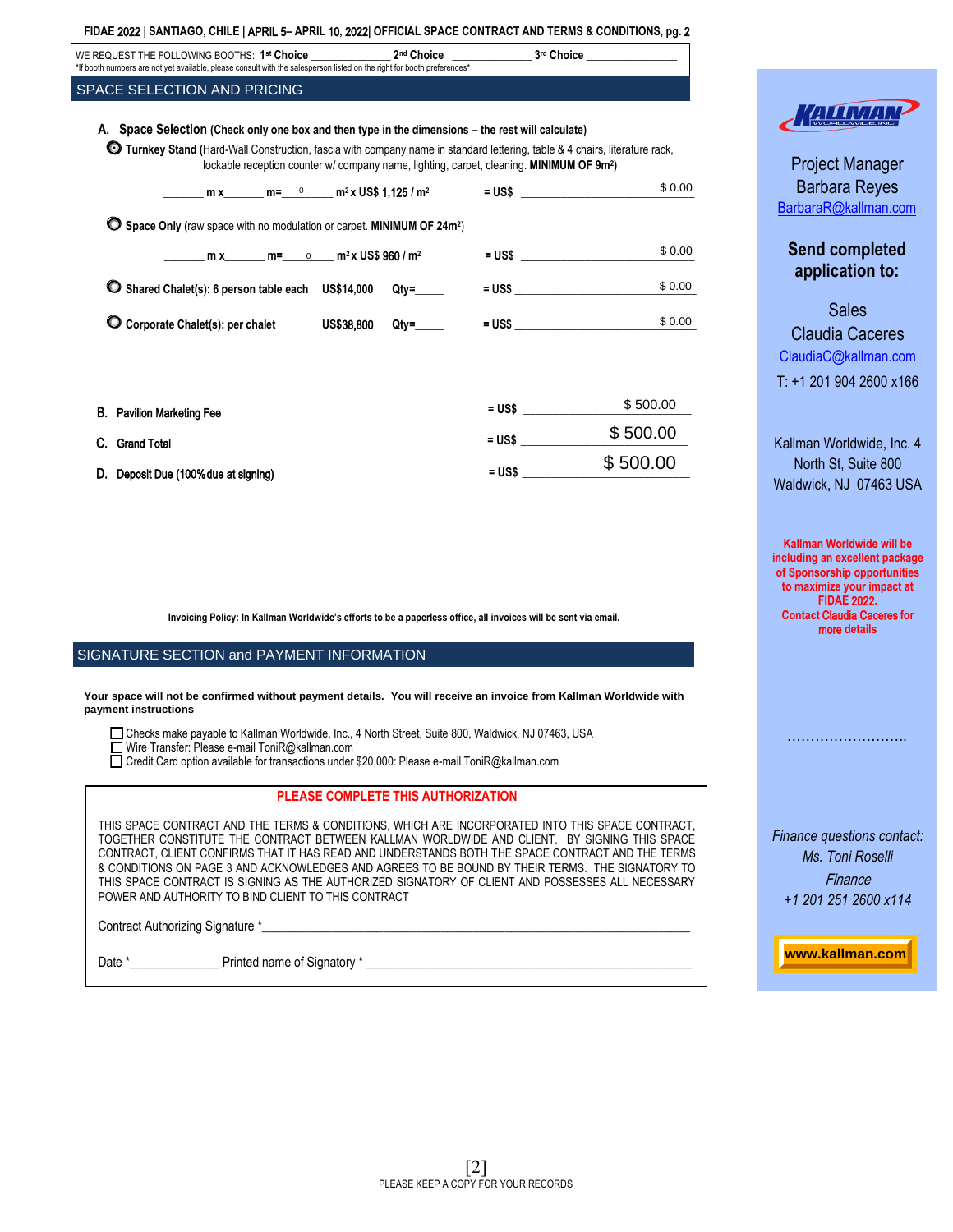Upon the terms and conditions stated in the Pavilion Space Contract and contained in these Pavilion Space Contract Terms & Conditions, as well as any and all rules and regulations established by the organizer of the Show, Exhibitor agrees to license exhibit space (hereinafter the "Space") from Kallman Worldwide, Inc. (hereinafter referred to as "Kallman") and Kallman agrees to license Space to Exhibitor in the Show's Canada Partnership Pavilion.

**1. Space Assignments**: Kallman and the Show organizer have the sole authority to assign, reassign and allocate space within the Show, including the Space. Kallman reserves the right to accept or refuse requests for space for any reason. The location and layout of the Canada Partnership Pavilion are subject to change at the sole discretion of Kallman and the Show organizer. Space numbers printed in the Canada Partnership Pavilion floor plan are for Kallman's reference use only, until such time as they are confirmed by the Show organizer. Kallman will assign an official booth number and allocation of the Space to the Exhibitor. Kallman's obligations hereunder are subject to, and specifically contingent upon, Kallman receiving in its sole and absolute discretion the required number of exhibitor contracts for space in the Canada Partnership Pavilion at the **Show** 

**2. Space and Booths:** By checking the box "Turnkey Booth" in the Space Selection and Pricing section of this contract, you are contracting with Kallman Worldwide, Inc. as your stand builder for this Show. By checking the box "Raw Space" in the Space Selection and Pricing section of this contract, you are contracting and agreeing to meet the minimum raw space requirement as stated in this contract. Contracting raw space offers the Exhibitor the right to choose and hire a stand builder outside of Kallman. The Exhibitor shall not allow the stand builder to file a lien against the Show or any other entity to secure payment. Plans detailing the design, materials and colors used in Exhibitor's booth shall be submitted to Kallman at least ten (10) days in advance of the Show organizer's deadline for Kallman's review and approval. The construction of a two-story booth may be permitted, subject to the Show's rules and regulations, height restrictions, setbacks, and size constraints. There will be an increased charge for such additional space. Construction of the booth must be carried out in accordance with all applicable building codes and regulations.

**3. Compliance with Laws:** Exhibitor shall comply with all laws, rules and regulations regarding use of the Space and Exhibitor is responsible for ensuring that its employees, agents, contractors, and subcontractors comply equally with all applicable laws and regulations. Exhibitor shall keep its Space and booth in a safe condition at all times and provide its own property damage and liability insurance to cover its use of the Space during its entire time at the Show, including the pre-Show buildup, exhibition and post-Show dismantling days. Exhibitor shall ensure that equipment being demonstrated or exhibited does not emit radiation or other emissions that may be harmful to human health. No waste or dangerous substances shall be deposited in the Space and Exhibitor shall be responsible for any leak or discharge of any dangerous or regulated substance and the cost and expense to remediate the same.

**4. Staffing of Booth:** Exhibitor agrees to keep the Space fully equipped and staffed at all hours throughout the Show. Should Exhibitor's Space be left unattended, Kallman may make provisions to equip and staff the Space at the Exhibitor's cost and expense and Exhibitor shall be responsible for any cost or charge imposed on Kallman as a result of the booth being left unattended. Exhibitor shall be responsible for all cost and expense for shipping, duties, and handling of all its goods and materials, and the removal of the same from the Space and the exhibition site after the Show. Kallman has the right to have any goods or materials left by Exhibitor removed after the close of the Show at Exhibitor's cost and expense.

**5. Sharing of Space:** Exhibitor shall not share, sublease or assign the Space or any part thereof without the express, written consent of Kallman, which consent shall be in Kallman's sole and absolute discretion. In cases where Kallman has approved Exhibitor to have a co-exhibitor within its Space, Exhibitor shall remain responsible to Kallman for all obligations involving the Space and booth, including all payments.

**6. Access**: Exhibitor, its agents, employees and contractors shall have the right to access the Space prior to, during and after the Show at such times and in such manner as designated by Kallman and in such a way that will allow Exhibitor to fulfill their requirement to build their display. At the end of the Show, Exhibitor shall remove all of its materials, supplies, and debris and leave the Space clean and in the condition that it was originally received.

**7. Liability**: Kallman shall not be responsible for the safety and security of articles of any kind brought into the Show by Exhibitor, its servants, agents or contractors, members of the public, or any other person. Exhibitor, its contractors and their respective employees,

personnel and guests participate in the Show at their own risk.To the extent permitted by law, Exhibitor agrees to defend, indemnify and hold harmless Kallman, the Show organizer, the Exhibition Hall Facility and City in which the Show is being held, and their Officers, Agents and Employees, against all claims, losses, suits, damages (including consequential damages), judgments, expenses, costs and charges of every kind, including reasonable attorney's fees and cost and expense of suit, resulting from or arising out of its use and/or occupancy of the Space, including but not limited to personal injury, death, property damage or any other loss claimed by any person or persons. Without limiting the foregoing, Exhibitor's indemnity shall also include any loss or damage to displays or goods belonging to Exhibitor whether resulting from fire, storms, acts of God, air conditioning or heating failure, theft, pilferage, mysterious disappearance, civil disobedience or insurrection, bomb threats or other causes. All such items are brought to the Show and displayed at Exhibitor's own risk, and should be safeguarded by Exhibitor at all times. Kallman shall not be responsible for errors or omissions in the listings in the Show official directory and in any promotional material produced by the Show organizer. Kallman's liability is limited to the amount of the payments made by Exhibitor hereunder.

**8. Exhibitor's Insurance**: Exhibitor shall procure and maintain at its own cost and expense general public liability insurance having limits of not less than Two Million US Dollars (\$2,000,000.00), combined single limit, in connection with the activities contemplated by this Agreement and/or such greater amount required by the Show's organizer. Exhibitor shall require each of its contractors to carry similar insurance having limits of not less than One Million US Dollars (\$1,000,000.00) combined single limit, or procure insurance which covers its contractors. Kallman, the organizer of the Show, their officers and employees and their respective personnel shall be named as additional insureds on each such policy. A certificate, or certificates, of insurance shall be delivered to Kallman prior to Exhibitor or its contractors accessing the Space.

**9. Photo Release:** Exhibitor grants Kallman, the right to take photographs of Exhibitor and Exhibitor's personnel and activities at the Space, before, during or after the Show. Exhibitor further authorizes Kallman, its assignees and transferees to copyright, use and publish the same in print and/or electronically and to use such photographs with or without the names of the individuals depicted therein for any lawful purpose, including such purposes as publicity, illustration, advertising, and web content. Exhibitor shall obtain the consent of all of its personnel for the use of photographs as set forth in this paragraph and shall indemnify and hold Kallman, its assignees and transferees harmless with respect to the same.

**10. Trademarks**: Exhibitor is responsible for obtaining consent to use any trademark, logo or slogan associated with the Show. Exhibitor affirms that it has the legal authority for its use of any intellectual property associated with any product or promotional material that it will display, offer, or otherwise use in its exhibit at the Show and that it will not knowingly infringe the intellectual property rights of another party.

**11. Bankruptcy**: If Exhibitor, for any reason, is placed in the hands of a receiver, an administrator or liquidator, or files for bankruptcy, unless otherwise agreed between Exhibitor and Kallman, Exhibitor shall be treated as if it withdrew from this agreement effective as of the date Kallman learns of the same.

**12. Payment Schedule and Prices:** A schedule of prices for space is outlined in the Space Selection and Participation Fee Pricing Section in the Pavilion Space Contract. Following submission of a signed copy of this contract, Exhibitor shall submit a 50% deposit of the Grand Total applicable to the preferred space (including any additional fees, advertising, tax) to Kallman upon receipt of the Kallman invoice. Any remaining balance due must be remitted to Kallman six (6) months prior to the Show start date. If this Contract is received by Kallman within six (6) months of the Show start date, full payment must be made at the time this Contract is executed by Exhibitor, or immediately upon receipt of the Kallman invoice if the Grand Total is not then known. If payment is not received by the due date, a late charge of 5% of the outstanding payment shall be assessed. No assignment of Space will be made to Exhibitor unless and until the proper payment has been received. Kallman has the right to cancel this Agreement if Exhibitor has not paid in full by the final invoice due date. The cancellation policy listed below will apply in that case. All prices are in US Dollars (US\$) and all payments shall be made in US<br>Dollars Kallman reserves the right to vary prices or impose a Kallman reserves the right to vary prices or impose a surcharge at any time prior to the opening of the Show if either: a) there are significant increases in the rate of currency exchange, duties or taxes or b) there are significant increases in the costs in connection with conducting the Show.

**13. Exhibitor Cancellation or Space Reduction:** Because Kallman bases its space allocation and commitments on each of the